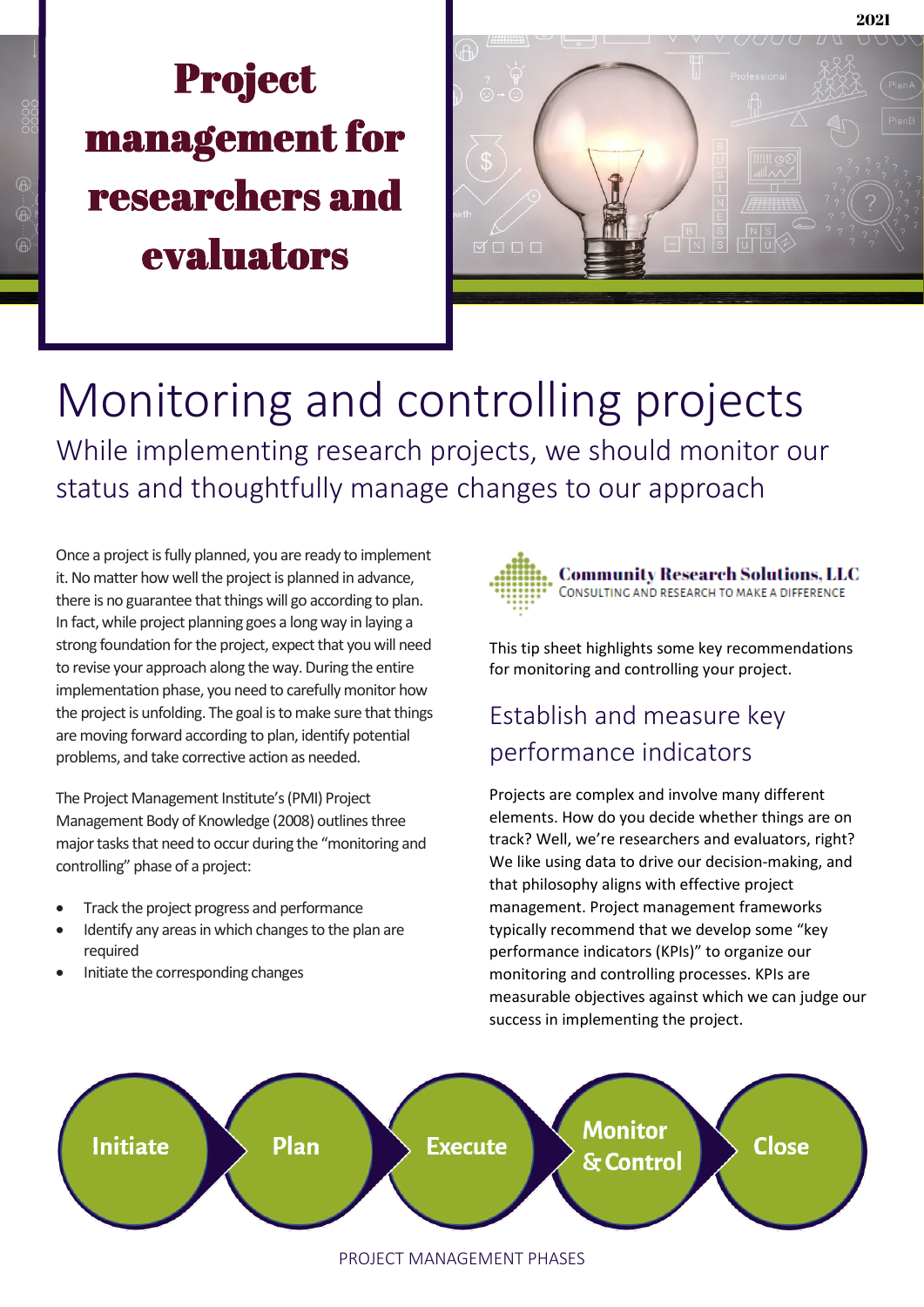KPIs should ideally be determined in advance, and should reflect the consensus of core stakeholders, such as the project team, collaborators, client, or others. You want the number of KPIs to be manageable – maybe 3-5 – so that you stay focused on the most important measures of project success.

KPIs could focus on the three core project elements – scope, cost, and timeline. It can be helpful to know which of these are most important in assessing project success. For example, is it most important that you complete the project by a specific date, even if that means potentially reducing the scope of the activities to get the work finished on time? Or perhaps it is most important to complete the full scope of the intended project activities, even if that means needing to increase the budget.

There may be other things that are important to elevate as well, such as factors related to the team performance, the quality of deliverables, or other factors.

#### **Sample project KPIs**

- *Percentage of project tasks or milestones completed on time*
- *Percentage of the project tasks completed to date*
- *Comparison of the actual and projected amount of time spent on project tasks*
- *Comparison of actual and projected budget*
- *Client/collaborator satisfaction with project*
- *Number of documented scope changes*
- *Research team satisfaction with project*
- *Final report dissemination/number of downloads*

Be sure that you will have the data available to measure these KPIs. For example, if client/collaborator satisfaction is a KPI, you will need a strategy for collecting feedback from them. If you want to document the percentage of project tasks or milestones completed on time, you will need a clear breakdown of anticipated tasks or milestones and a system for documenting progress in completing them.

Develop a specific plan for how the project will be monitored and evaluated, including what data will be collected, how it will be reviewed, by whom, and how often. If you have a full project team, make sure all members understand their roles related to project monitoring. For example, if different team members will lead project tasks (such as community engagement, data collection, analysis, or reporting), provide clear instructions regarding the ways that

progress on these tasks should be monitored and shared with the team.



#### **TIP: Make your KPIs as specific as possible**

Consider using the SMART framework, making each KPI *specific, measurable, attainable, relevant,* and *time-bound.* 



#### **TIP: Use time tracking software**

It can be very useful to have detailed information about how project time was spent. Time usage data can not only help us understand the current project status, but can also help us develop more accurate estimates for future projects. There are numerous online time tracking systems available. To make it easy to assess the full project, the entire team should use the same system.

There are a variety of project management tools that can be applied to support the monitoring tasks. However, what is most important is that you have a plan for reviewing the data related to your KPIs on a regular basis and reflect on how the project is moving forward.

### Hold regular project team meetings

The full team should have clear information about project status throughout the execution phase. Having the team use a shared project management platform (and there are many available online) can be a good start in providing consistent documentation.

Regardless of whether software is being used, it is important to also hold regular team meetings. The team needs to have opportunities to discuss project execution in more depth, understanding the "why" and "how" behind the project status numbers.

The whole team should review the project KPIs on a regular basis. Build a team review and discussion of KPIs into ongoing project status meetings to ensure that everyone knows where things stand and can provide input into strategies for keeping the project on track.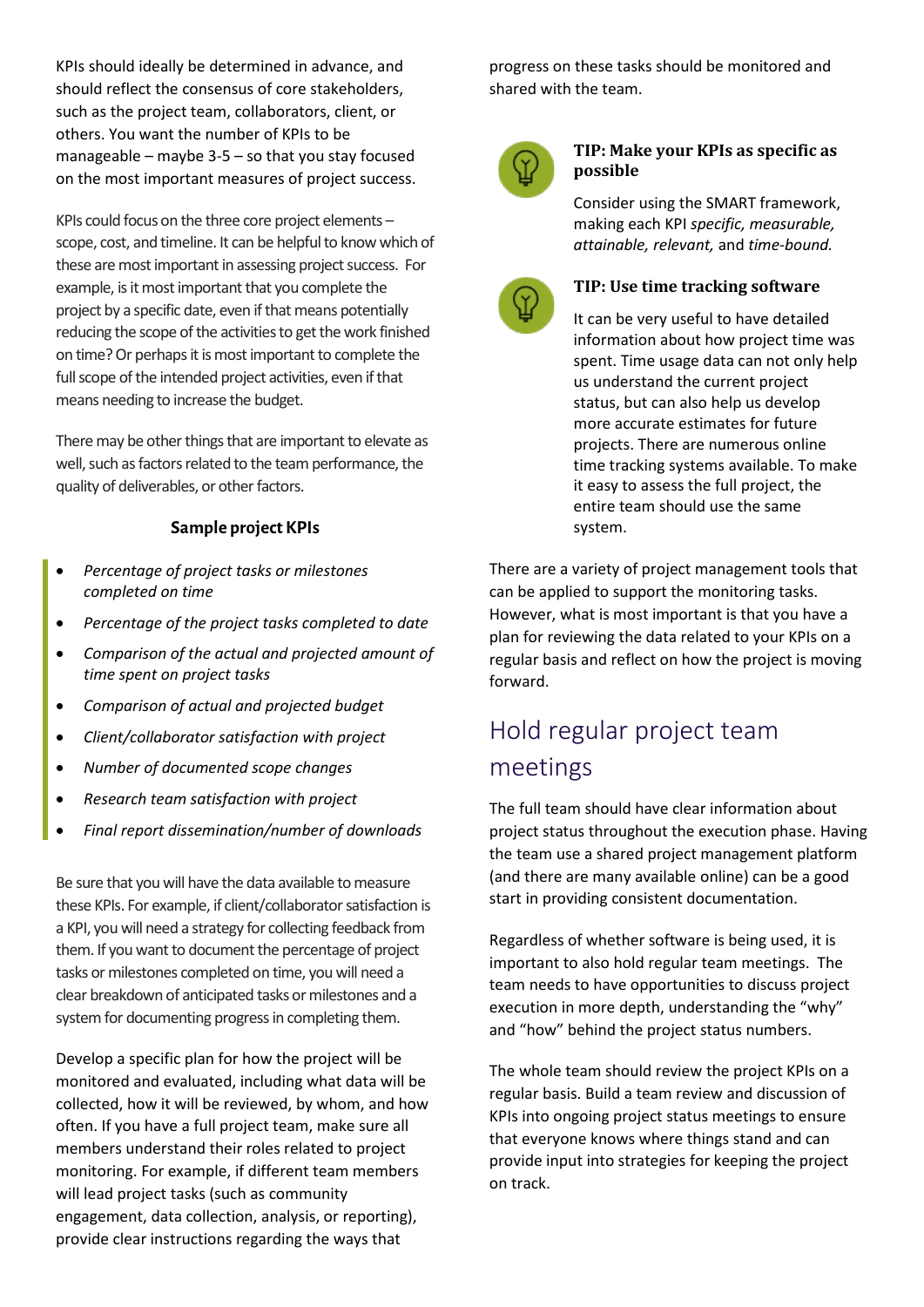Project status discussions should go beyond simply reviewing the KPIs, however. When planned and carried out effectively, project team meetings provide an important opportunity for all members to share their successes and challenges, learn from each other, and identify and resolve project issues.

#### **Sample team check-in questions**

- *What is the current status of project tasks? What has recently been completed and what is coming up next?*
- *Are tasks being carried out as planned? If not, why not?*
- *Are we running behind or ahead of schedule? If we are behind schedule, are there steps that we can take to get back on track?*
- *Are we running over or under budget? If we are over budget, are there opportunities for us to reduce costs elsewhere?*
- *Is anything unexpected or surprising happening related to project implementation?*
- *Have there been any changes in our project scope? Have we added any work that falls outside our intended work plan?*
- *Is the quality of our work at an acceptable or desirable level? Is there anything that is reducing our quality?*
- *How is the project team performing? Are there any conflicts or concerns that need to be resolved?*
- *Are any potential project risks emerging? If so, what needs to happen to manage these risks?*
- *What feedback are we hearing from the client or collaborators? Do we need to modify our approach to address any expressed concerns?*
- *Is there anything about the project that needs to be changed? What would be the impact of these changes?*
- *What support or resources do team members need to manage upcoming tasks effectively?*

Try to keep the tone of status meetings positive and productive. Rather than just complaining about challenges or stresses that may be emerging, learn together as a team about how issues impact the project and reflect about strategies to address these issues. Document this information keep historical documentation available and accessible to help guide planning on future projects.

### Adapt your plan as you go, but manage and document the changes

If you discover an issue that is impacting your project, it can be natural to want to jump right into fixing the issue. However, it's important to pause and think through the changes that you could make and the impact of these changes. Remember that every project is shaped by the triple constraint – project scope, timeline, and cost are intrinsically connected and changing one will typically change the other two. As we consider strategies for addressing a challenge, we need to figure out how this change might impact each aspect of the triple constraint. It is also important to consider the impact of changes on overall project quality.

For instance, if your data collection costs are running higher than expected, you might be tempted to reduce the number of interviews that you are conducting. While this might address your budget concerns, this solution could introduce new challenges related to overall quality of your data, the inclusion of diverse/key perspectives in your data, or the generalizability of your results.

You may want to change the project plan if you determine that the change will not negatively impact quality, time, cost, or scope…or if the benefits of making the change outweigh negative impacts. While changes may be necessary and reasonable, watch out for "scope creep", which can occur when we add project tasks or activities that fall outside of the original project intent and which can impact our costs and timeline.



PROJECT MANAGEMENT: TRIPLE CONSTRAINT